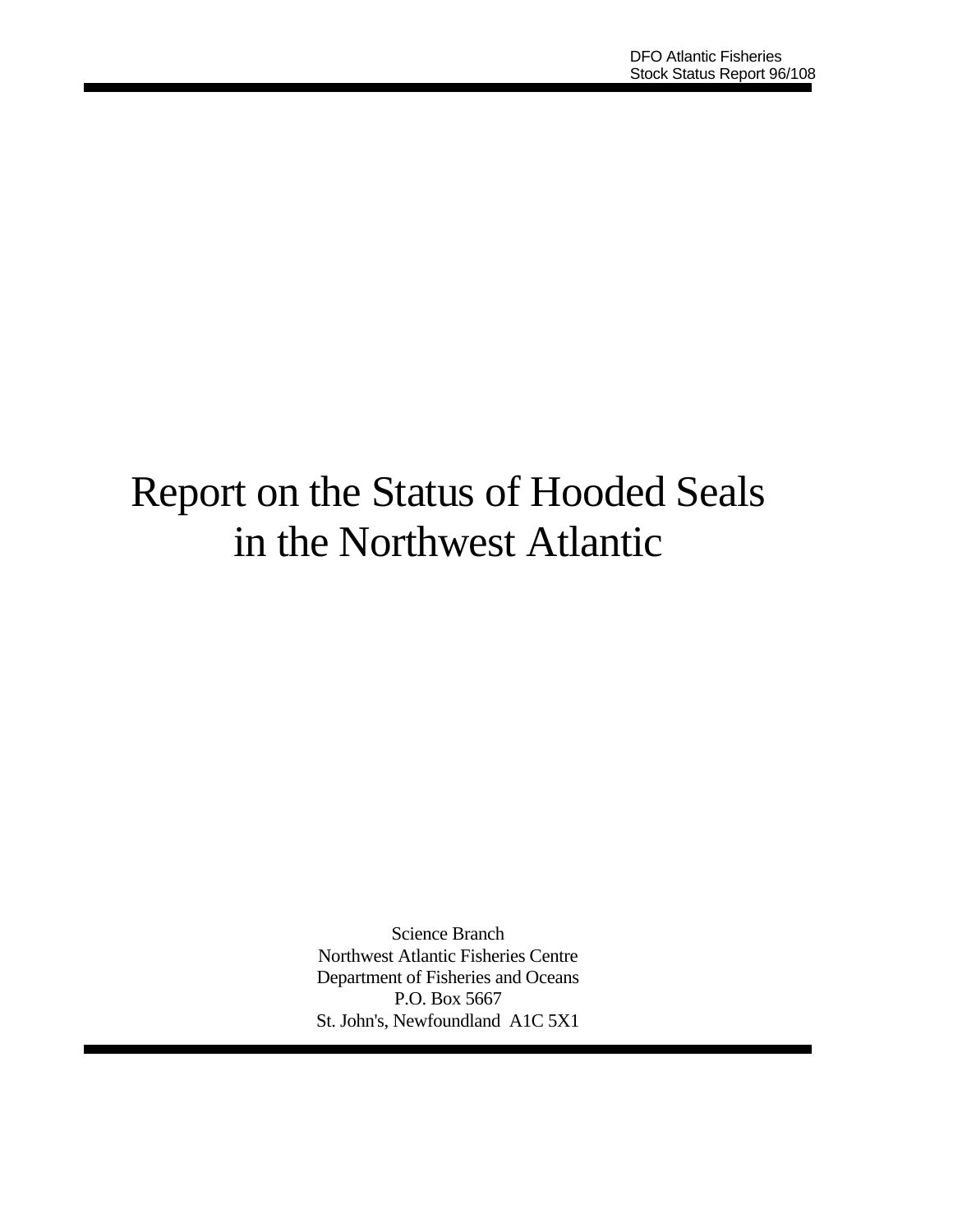## **Northwest Atlantic Hooded Seals**

#### **Background**

 The hooded seal is the second most abundant, and largest, seal species in the Northwest Atlantic. Adult males average 2.6 m in length and weigh about 300 kg; females are significantly smaller averaging 2.2 m and 160 kg respectively.

 Like harp seals, hoods give birth (whelp) on pack ice. In the Northeast Atlantic, whelping occurs near Jan Mayen off the east coast of Greenland, while in the northwest, it occurs off the coast of southern Labrador or northeastern Newfoundland (the 'Front'), in Davis Strait, and in the Gulf of St. Lawrence (the 'Gulf'). It is not known how much interbreeding there is among hooded seals whelping in different areas of the Northwest Atlantic, but seals from all three areas are known to mix during the nonbreeding period.

 Hooded seals are seasonal migrants, spending most of the year in offshore waters. In the Northwest Atlantic, they summer off south and west Greenland or in the Canadian Arctic, and migrate to the whelping areas during the late fall or early winter. A single pup, called a blueback, is born during late March. After the pup is weaned, the female mates and then disperses to feed. Recent data obtained using satellite transmitters show that hooded seals that whelp at the Front move off the Continental Shelf towards either the Flemish Cap or Rekjanes Ridge, southwest of Iceland. Eventually they migrate to Denmark Strait near southeast Greenland to moult in late June or July. Seals that whelp in the Gulf, move to the north slope of the Laurentian Channel where they feed before migrating out the Cabot Strait and along the shelf-edge of the Grand Banks enroute to Denmark Strait.

 The nursing period of hooded seals is the shortest known, averaging only 4 days, during which the pups grow extremely fast, gaining 7 kg/day. The blueback undergoes its first moult at approximately 16 months, although the 'blueback' pelage is retained until it is 2 or 3 years of age.



Bergflødt

#### **The Fishery**

 Commercial sealing for hooded seals at the Front was reported as early as 1874, but records of catches are lacking because no distinction was made between harp and hooded seals for many years. Following a shift to hunting for fur in the 1940s, the hooded seal pup, or blueback, became the most valuable of all pelts and hunting effort increased accordingly. Before implementation of quotas in 1974, annual catches varied greatly, ranging from less than 1,000 to just over 25,000 seals. From 1974-82 the harvest was fairly constant, averaging 12,800 per year, and made up primarily of pups taken during the large vessel hunt. Following the demise of this hunt, commercial catches varied from a low of 33 in 1986 to a high of 6,425 in 1991, averaging 1,048 for the period 1983-92. In recent years annual catches have continued to vary greatly with over 25,000 reported harvested in 1996. The highly variable number of hooded seals taken in any one year is likely due to the accessibility of the seals to land-based hunters.

**Table I: TAC and commercial catches of hooded seals (,000s) in Atlantic Canada 1974-1996.**

|            | 1974 -<br>82       | 1983-<br>92                  | 1993 | 1994 | 1995 | 1996            |
|------------|--------------------|------------------------------|------|------|------|-----------------|
| <b>TAC</b> | 15.0               | $2.3 -$<br>15.0 <sup>a</sup> | 8.0  | 8.0  | 8.0  | 8.0             |
| Catch      | 12.80 <sup>b</sup> | $1.05^{\rm b}$               | 0.02 | 0.15 | 0.86 | $25.70^{\circ}$ |

<sup>a</sup> varied among years; see text for explaination

**b** annual average

c Preliminary figures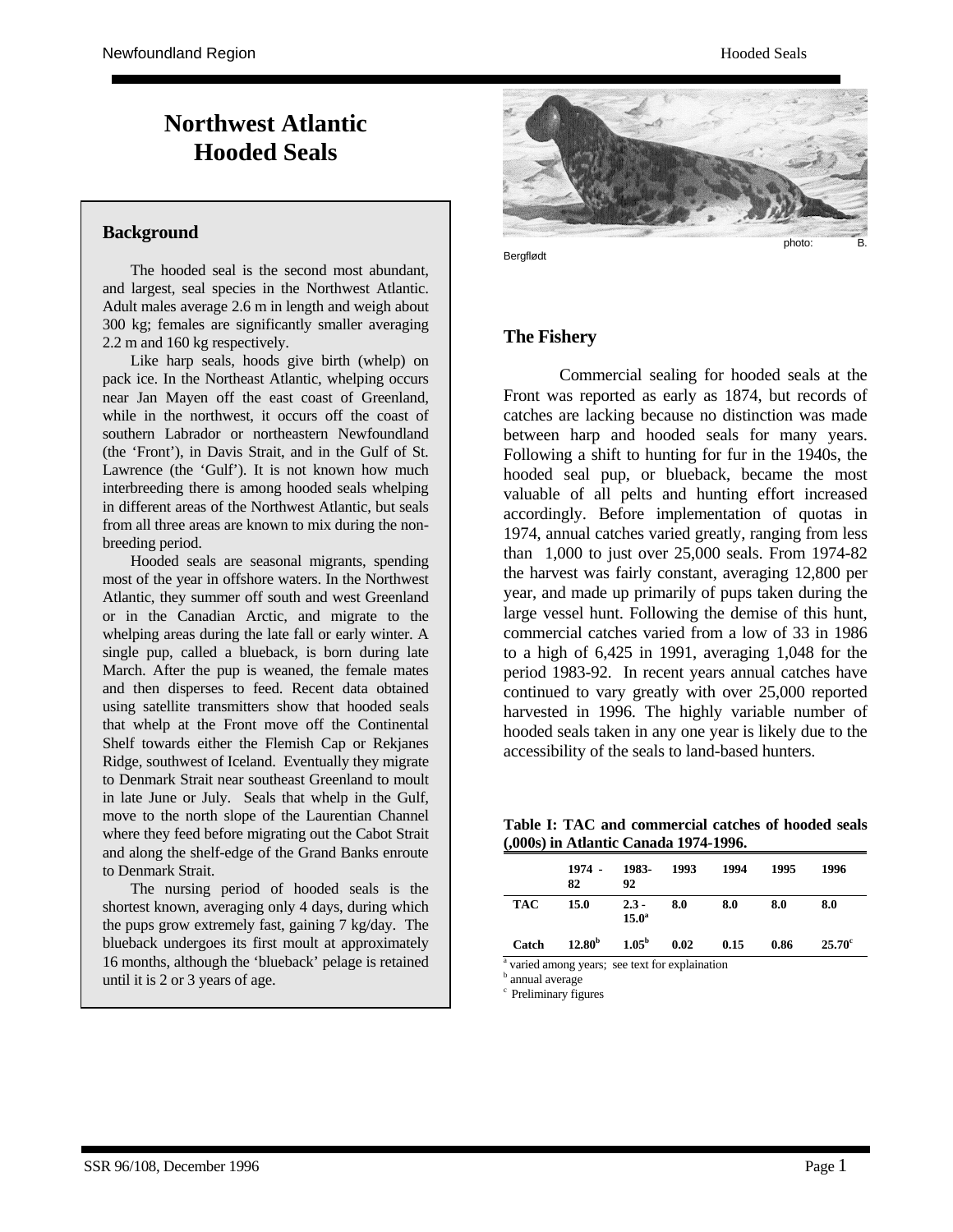Prior to 1974 there was no TAC set for hooded seals, although there were restrictions on the hunting season. In 1974, a TAC of 15,000 was implemented for Canadian waters. During the late 1970s a number of regulatory changes were enacted to limit the percentage of adult females in the harvest. The TAC was reduced to 12,000 in 1983 and then further reduced to 2,340 in 1984. Hunting of bluebacks for commercial purposes and the use of vessels over 18 m was prohibited in 1987. In 1991 the TAC was increased to 15,000 and then set at 8,000 in 1992 where it presently remains. Hunting in the Gulf of St. Lawrence has been prohibited since 1964 and there are no catches of hooded seals in the Davis Strait whelping concentrations.

 Hooded seals from all three whelping areas in the Northwest Atlantic are hunted in Greenland. From 1976 to 1985, catches were estimated to be about 6,000 seals per year. Unfortunately, the level of harvest from 1986 to 1992 is unknown, since information on catches is insufficient or lacking. Greenland has recently established a new harvest management program and, although the initial estimates obtained from this new program must be verified, it is estimated that approximately 7,000 seals were taken in both 1993 and 1994. These catch levels are similar to those observed in the late 1970s.

 Historically, Northwest Atlantic hooded seals were also hunted at the moulting concentrations in the Denmark Strait, but this ended in 1967. An unknown number of hooded seals are incidentally caught in deepwater groundfish trawls in all areas of their range.

### **Resource Status**

 The total number of hooded seals in the Northwest Atlantic cannot be assessed directly because seals are distributed widely across the north Atlantic for most of the year. Even though adult seals congregate on the ice to whelp and to moult, the entire population is never visible at the surface at any one time. However, since all pups do remain on the ice for a short period of time while being nursed, hooded seal populations can be assessed by estimating the number of pups born.

 In the Northwest Atlantic, the largest number of pups are born at the Front. A series of pup production estimates are available for this stock, but different methods were used and they are not all

directly comparable. Pup production from 1966-1977 was estimated to be in the order of 25,000-32,000, based on either a survival index analysis or a sequential population analysis. The results of aerial surveys conducted in 1984 indicated that pup production was approximately 62,000 (95% C.I. 43,700-89,400). Although this estimate was higher than previous ones, little could be said about trends in pup production because of the different techniques used. Aerial surveys carried out in 1990 using methods similar to those used in 1984 produced an estimate of 83,000 (SE=12,600). Comparing the results of the 1984 and 1990 aerial surveys suggest that pup production has increased slowly at 5% per annum during the late 1980s. However, because of the wide confidence intervals the two estimates are not significantly different.

**Fig. 1. Estimates of hooded seal pup production (thousands) at the Front 1966 - 1990 from cohort analysis (dashed line), survival index (circles and solid line) and aerial surveys (boxes).** 



 The second most numerous stock of hooded seals in the Northwest Atlantic whelp in Davis Strait. The only estimate of pup production in this area, 18,600 (95% C.I. 14,000-23,000), was obtained from aerial surveys conducted in 1984.

 The small number of hooded seal pups born in the Gulf of St. Lawrence have been surveyed several times in recent years. In 1990 pup production was estimated to be about 1,600 (SE=460), while in 1991 it was 2,000 (SE=190). The area was surveyed again in 1994, resulting in an estimate of almost 4,000 pups (SE=970). However, because of the short nursing period, survey estimates must be corrected for pups which were not present on the ice at the time. In 1994, the proportion of pups present on the ice during this survey was small, a large correction factor was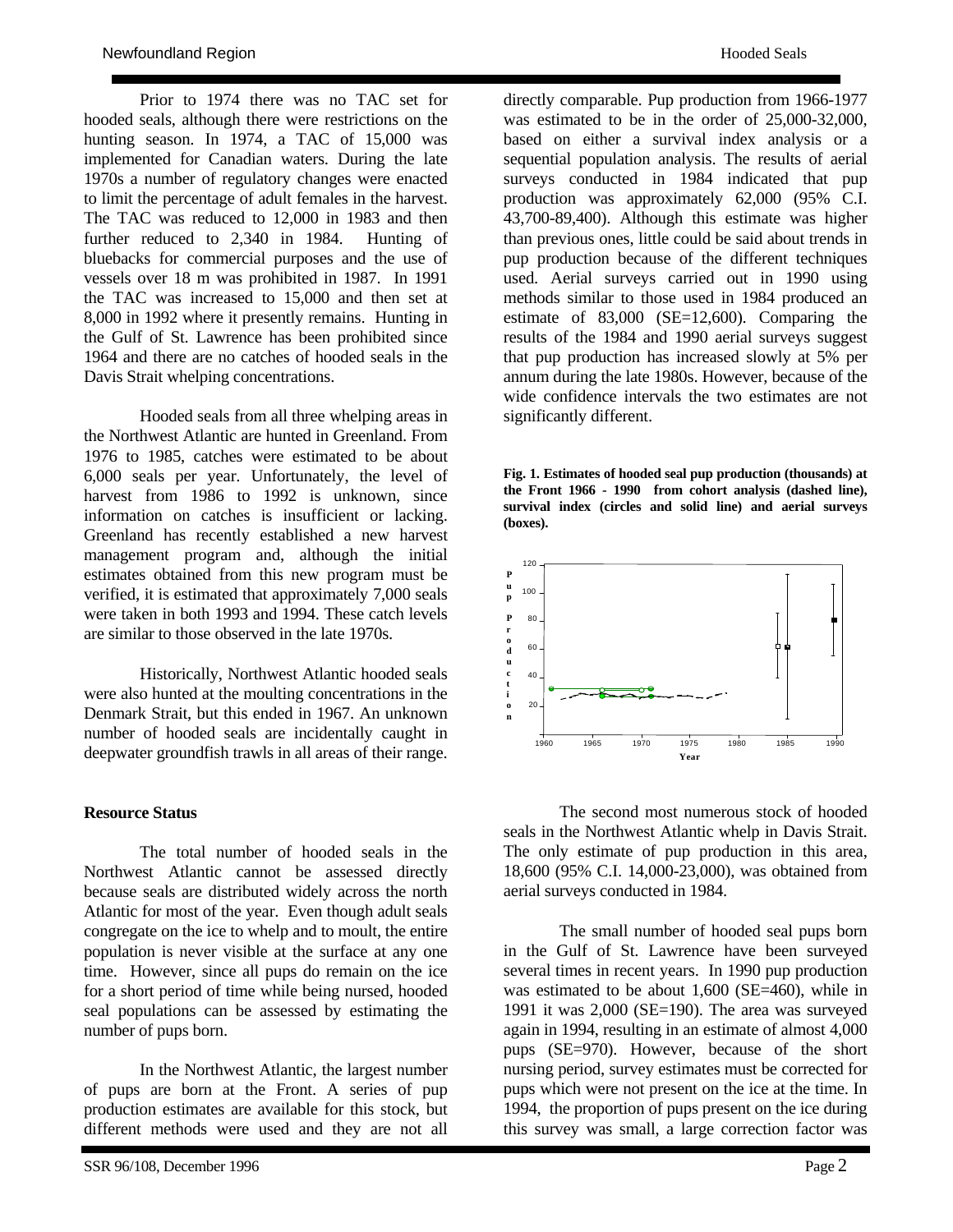used and therefore, the estimate should be viewed with caution.

 The total pup production for the Northwest Atlantic stock of hooded seals is unknown because the three whelping areas have not been surveyed in the same year and estimates obtained in different years cannot be combined without information on the degree of mixing. In the absence of such information, the ICES/NAFO Working Group on Harp and Hooded Seals agreed that a minimum pup production estimate of slightly over 84,000 (SE=12,600) was obtained by combining the 1990 estimates from the Front and Gulf. They noted that this is conservative since it does not include possible whelping in Davis Strait in 1990 or for changes in the total pup production since these surveys.

 There is no recent population model available to estimate total population from the numbers of pups. However, based upon models developed for harp and grey seals which have similar biological characteristics, a pup production of about 84,000 would represent a total population in the order of 450,000 hooded seals.

#### **Replacement Yield**

 The replacement yield is the number of seals that can be harvested in one year without changing the total population. In order to estimate a replacement yield, information on catch levels, age specific pregnancy rates, and mortality rates of adults and pups are needed. Although it has been difficult to obtain many of these data for hooded seals, the NAFO Scientific Council reviewed the available information on hooded seal population dynamics in June 1995 and estimated 1996 replacement yields in the order of 24,000 - 29,000 seals for the Northwest Atlantic. These estimates vary with the proportion of pups in the harvest (0-60%) and apply to catches in Canada and Greenland. It is important to note that these estimates are based upon a number of assumptions concerning the reproductive rates of hooded seals and the level of natural mortality. Therefore, estimates of replacement yield are sensitive to changes in these assumptions as well as the age of the catches.

#### **Fisheries Interactions**

 Hooded seals spend considerable time in areas that are exploited by commercial fisheries in the

Northwest Atlantic. Their diet has been determined by reconstructing the stomach contents of seals collected in the waters off Newfoundland using hard part such as fish otoliths. A total of 14 fish and 8 invertebrate prey groups were identified in the stomachs of hooded seals sampled in nearshore areas. Greenland halibut (*Reinhardtius hippoglossoides*) was the most important prey species making up 42% of the total wet weight of prey recovered. Other important species include redfish *(Sebastes spp,* 20.6%), Arctic cod (*Boreogadus saida,* 15.5%), Atlantic herring (*Clupea harengus,* 14.0%), squid (*Gonadus spp.,* 7.2%), and Atlantic cod (*Gadus morhua,* 1.2%). In offshore areas hooded seals consume a similar suite of prey species although the proportions of redfish (3.3%) and arctic cod (less than 1 %) taken were notably lower while the proportion of Atlantic cod was higher (10.1%). In addition to geographical differences, the diet of hooded seals varied on a seasonal basis, especially with respect to the proportion of redfish, herring and arctic cod present. Most of the fish consumed by hooded seals were 15 - 35 cm. Unfortunately, there is no information on the diet of hooded seals in the Gulf of St. Lawrence. Efforts to estimate the consumption of fish by hooded seals in the Northwest Atlantic are currently underway.

#### **For More Information**

Anonymous. 1995. Report of the Joint ICES/NAFO Working Group on Harp and Hooded Seals. NAFO SCS Doc. 95/16, Serial No. N2569.

Hammill, M.O., G.B. Stenson and R.A. Myers. 1992. Hooded seals (*Cystophora cristata*) pup production in the Gulf of St. Lawrence. Can. J. Fish. Aquat. Sci. 49:2546-2550.

Myers, R.A. and G.B. Stenson. 1995. Replacement yield of hooded seals in the Northwest Atlantic. NAFO SCR Doc. 95/40, Serial No. N2549.

Ross, S.-A. 1992. Food and feeding of the hooded seal (*Cystophora cristata*) in Newfoundland. M. Sc. Thesis. Memorial University.

Stenson, G.B., R.A. Myers, I-H. Ni and W.G. Warren. 1995. Pup production of hooded seals (*Cystophora cristata*) in the Northwest Atlantic. NAFO SCR Doc. 95/16, Serial No. N2523.

Contact: Garry Stenson